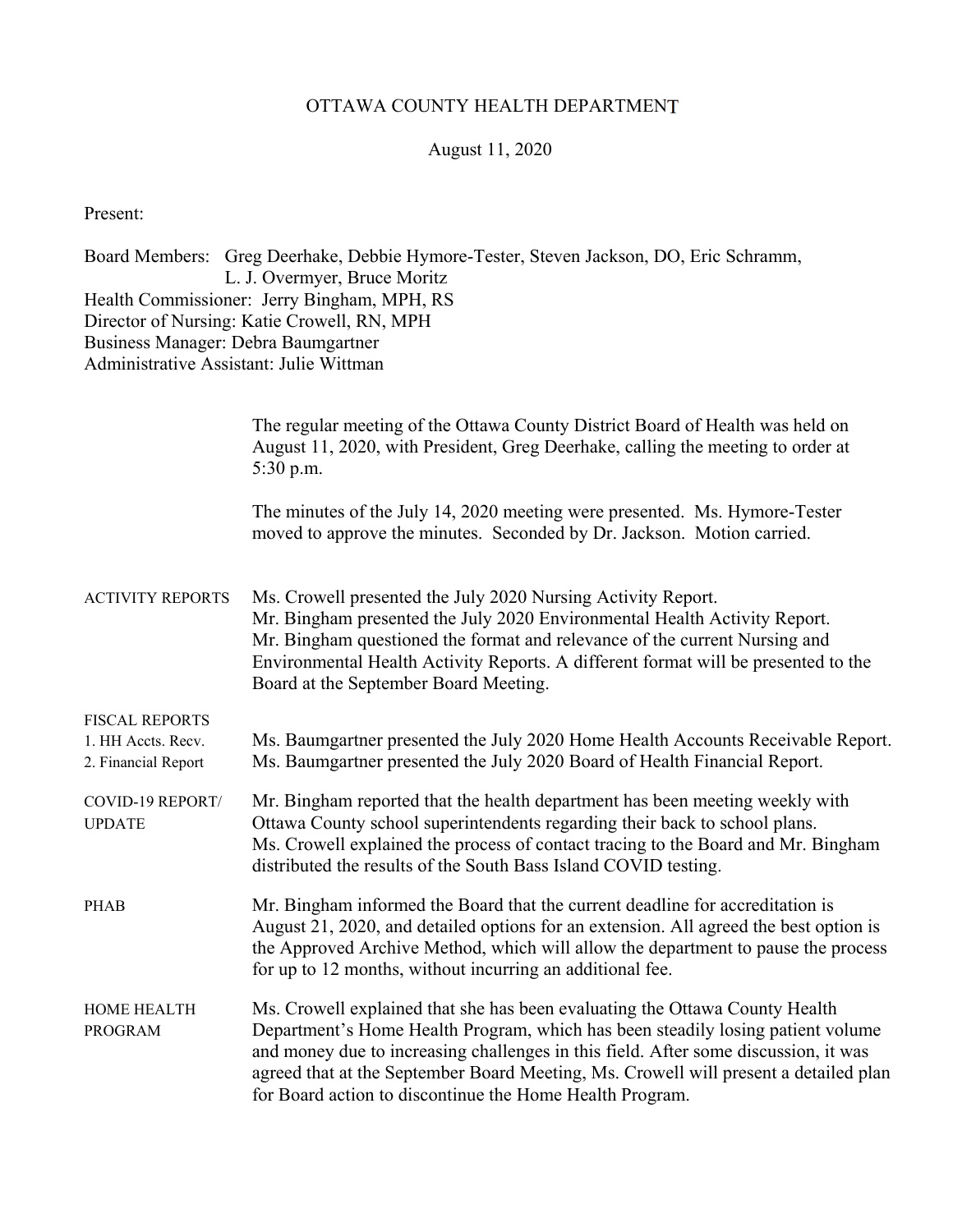| WIC PROGRAM                                           | Mr. Bingham informed the Board that he has appointed Ms. Crowell as the new WIC<br>Director. Ms. Crowell explained that a current sanitarian, Tracy Brown, is also a<br>Registered Dietician who has agreed to conduct the required chart reviews for high<br>risk WIC participants quarterly. Mr. Bingham added that this would eliminate the<br>need for the current contract with Arlene Schriner to conduct these reviews for the<br>health department. He will bring a proposal to the Board in the future once<br>Ms. Brown can confirm she meets all requirements to conduct these duties. |
|-------------------------------------------------------|---------------------------------------------------------------------------------------------------------------------------------------------------------------------------------------------------------------------------------------------------------------------------------------------------------------------------------------------------------------------------------------------------------------------------------------------------------------------------------------------------------------------------------------------------------------------------------------------------|
| <b>PERSONNEL</b><br>1. Brown-DEH                      | Mr. Bingham requested Board approval on the following personnel items:<br>Tracy Brown, MHE, RS, RD, was selected to fill the Director of Environmental<br>Health position. Ms. Hymore-Tester moved to hire Tracy Brown as the Director of<br>Environmental Health, effective August 16, 2020. Seconded by Mr. Overmyer.<br>Motion carried.                                                                                                                                                                                                                                                        |
| 2. PD - Director of<br>Health Ed & Accred             | The position description for the new Director of Health Education and Accreditation<br>was presented. Mr. Overmyer moved to approve the presented position description<br>for the Director of Health Education and Accreditation. Seconded by Dr. Jackson.<br>Motion carried.                                                                                                                                                                                                                                                                                                                     |
| 3. Niese-Director of<br>Health Ed & Accred            | Joshua Niese, MPH, RS, was selected to fill the Director of Health Education and<br>Accreditation position. Dr. Jackson moved to hire Joshua Niese as the Director of<br>Health Education and Accreditation, effective August 16, 2020. Seconded by<br>Ms. Hymore-Tester. Motion carried.                                                                                                                                                                                                                                                                                                         |
| 4. Tristano-SIT                                       | Ryan Tristano was selected to fill a full-time Sanitarian-in-Training position.<br>Ms. Hymore-Tester moved to hire Ryan Tristano as a Sanitarian-in-Training,<br>effective as soon as possible pending a relocation. Seconded by Dr. Jackson. Motion<br>carried.                                                                                                                                                                                                                                                                                                                                  |
| <b>GRANTS /</b><br><b>CONTRACTS</b><br>1.2021 RHW NOA | Mr. Bingham reported on the following Grants/Contracts:                                                                                                                                                                                                                                                                                                                                                                                                                                                                                                                                           |
|                                                       | A Notice of Award (NOA) was received from the Ohio Department of Health (ODH)<br>for an additional \$22,857 for the Reproductive Health and Wellness (RHW) Grant, to<br>be utilized for telehealth.                                                                                                                                                                                                                                                                                                                                                                                               |
| 2. 2021 WIC NOA                                       | A Notice of Award (NOA) was received from ODH for \$119,812 for the Women,<br>Infants and Children (WIC) Program Grant.                                                                                                                                                                                                                                                                                                                                                                                                                                                                           |
| 3. Contact Tracing -<br>Hannah Roberts                | Requested Board approval to enter into a contract with Hannah Roberts for Case<br>Investigating/Contact Tracing, effective July 23, 2020. Mr. Overmyer moved to<br>authorize Mr. Bingham to enter into a contract with Hannah Roberts for Case<br>Investigating/Contact Tracing. Seconded by Dr. Jackson. Motion carried.                                                                                                                                                                                                                                                                         |
| 4. 2021 Corona Supp                                   | A Notice of Award (NOA) was received from ODH for an additional \$15,000 for the<br>Corona Response Grant, to be utilized for enforcement.                                                                                                                                                                                                                                                                                                                                                                                                                                                        |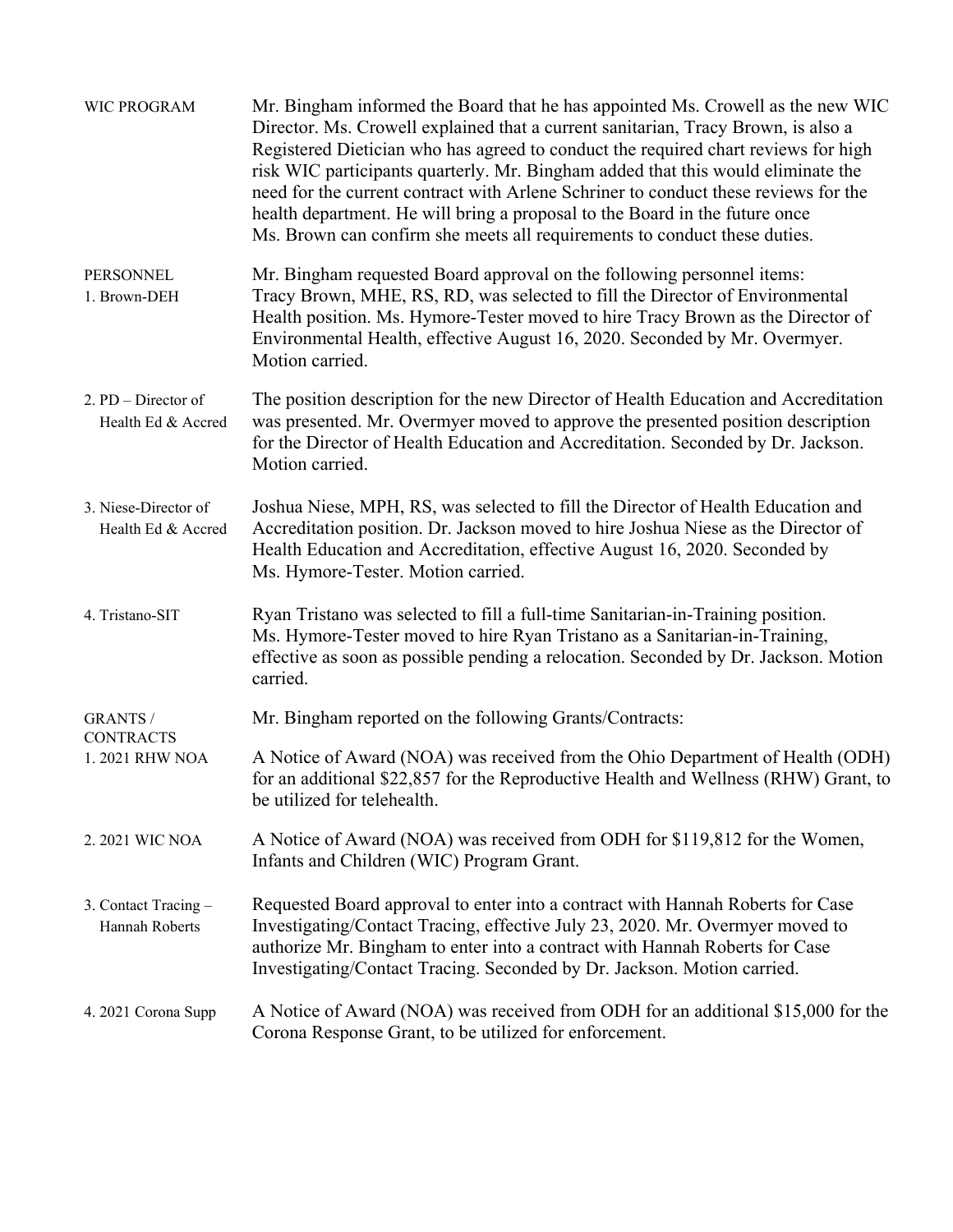2021 BUDGET Mr. Bingham explained to the Board that the 2021 proposed Budget submitted to the REVISION Ottawa County Budget Commission was disapproved, due to the requested proration increase from subdivisions. He requested approval on a revised 2021 Budget, which does not include any increased proration from the political subdivisions. Dr. Jackson moved to approve the revised budget. Seconded by Ms. Hymore-Tester. Motion carried. MEETINGS There are no meetings scheduled for August 2020, due to the COVID-19 Pandemic. BILL APPROVALS Mr. Overmyer moved to pay the bills. (Attached) Seconded by Ms. Hymore-Tester. Motion carried. Ms. Hymore-Tester moved to enter into Executive Session for personnel matters to consider the appointment, employment, dismissal, discipline, promotion, demotion, or compensation of a public employee or official. Seconded by Mr. Schramm. Roll call vote: Mr. Deerhake-yes, Ms. Hymore-Tester-yes, Dr. Jackson-yes, Mr. Schramm-yes, Mr. Overmyer-yes, Mr. Moritz-yes. Motion carried. Dr. Jackson moved to enter into open session. Seconded by Ms. Hymore-Tester. Motion carried. Next Meeting Date September 8, 2020 at 5:30 p.m. Being no further business, the meeting was adjourned. Respectfully Submitted, Gerald W. Bingham, MPH, RS Greg Deerhake Health Commissioner President Secretary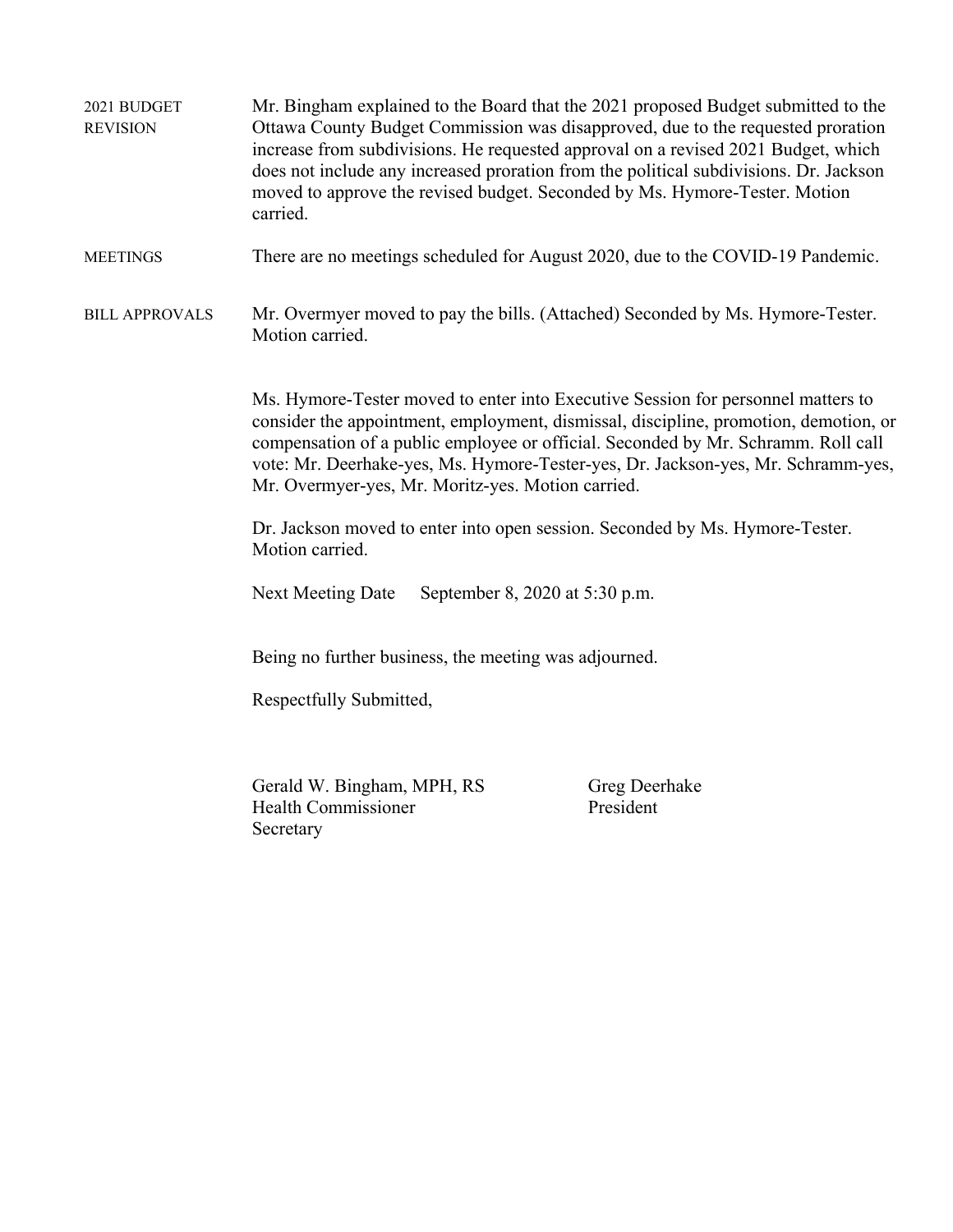## BILLS PAID AUGUST 2020

| ASD SPECIALTY HEALTHCARE, LLC          | \$319.25   | MT BUSINESS TECHNOLOGIES          | \$138.50   |
|----------------------------------------|------------|-----------------------------------|------------|
| TRI-SPRINTEC, PARAGARD                 |            | COPIER SERVICE FOR 07/20          |            |
| <b>BINGHAM</b>                         | \$13.80    | <b>NIESE</b>                      | \$186.88   |
| <b>TRAVEL - JULY</b>                   |            | TRAVEL - JULY                     |            |
| <b>BROWN</b>                           | \$107.53   | <b>NIESE</b>                      | \$7.00     |
| <b>TRAVEL - JULY</b>                   |            | TRAVEL EXPENSE - JULY             |            |
| <b>CAPUANO</b>                         | \$0.58     | OHIO DIVISION OF REAL ESTATE      | \$2.50     |
| TRAVEL - JULY                          |            | BURIAL PERMIT                     |            |
| CENTER FOR DISEASE DETECTION, LLC      | \$13.00    | OHIO TELECOM                      | \$99.95    |
| FP LAB FEES                            |            | FIBER CONCT 8/15-9/15/20          |            |
| <b>CHEMICAL SERVICE &amp; SUPPLIES</b> | \$84.40    | <b>OVERMYER</b>                   | \$80.00    |
| SUPPLIES - JUNE                        |            | <b>BOARD MTG 8/11/20</b>          |            |
| CONCORDANCE HEALTHCARE                 | \$121.23   | P.T. SERVICE INC.                 | \$3,626.00 |
| SUPPLIES FOR JULY                      |            | PT/OT SRVC FOR 07/20              |            |
| <b>CROWELL</b>                         | \$23.00    | <b>PERS</b>                       | \$8,410.31 |
| TRAVEL - JULY                          |            | PERS PAYMENT AUGUST               |            |
| <b>DEERHAKE</b>                        | \$80.00    | <b>ROBERTS</b>                    | \$341.00   |
| <b>BOARD MTG 8/11/20</b>               |            | COVID-19 CT                       |            |
| ERIE COUNTY GENERAL HEALTH             | \$712.50   | <b>RUSH</b>                       | \$696.33   |
| <b>BEACH SAMPLES</b>                   |            | TRAVEL - JULY                     |            |
| ERIE COUNTY GENERAL HEALTH             | \$189.00   | SAFE KIDS GREATER CLEVELAND       | \$95.00    |
| <b>WATER SAMPLES</b>                   |            | OH CHILD PASS SAFETY CONF         |            |
| <b>FRIENDS OFFICE</b>                  | \$330.25   | SANDATA TECHNOLOGIES              | \$465.24   |
| SUPPLIES - JULY                        |            | <b>HOME PRO SERVICES</b>          |            |
| <b>GLAXOSMITHLKINE</b>                 | \$881.65   | SANOFI PASTEUR, INC.              | \$3,613.44 |
| <b>KINRIX</b>                          |            | DAPTACEL/MENACTRA/ADACEL          |            |
| <b>HEIN</b>                            | \$250.13   | SANOFI PASTEUR, INC.              | \$1,101.01 |
| TRAVEL - JULY                          |            | <b>MENACTRA</b>                   |            |
| HYMORE-TESTER                          | \$80.00    | SANOFI PASTEUR, INC.              | \$148.98   |
| <b>BOARD MTG 8/11/20</b>               |            | <b>TUBERSOL</b>                   |            |
| <b>JACKSON</b>                         | \$80.00    | <b>SCHRAMM</b>                    | \$80.00    |
| <b>BOARD MTG 8/11/20</b>               |            | <b>BOARD MTG 8/11/20</b>          |            |
| <b>KROGERS</b>                         | \$47.39    | SHOPLET.COM                       | \$512.33   |
| <b>SUPPLIES - JULY</b>                 |            | SUPPLIES FOR JULY                 |            |
| <b>MAGRUDER HOSPITAL</b>               | \$45.00    | <b>STAPLES</b>                    | \$350.36   |
| HH ON CALL 07/20                       |            | SUPPLIES - JULY                   |            |
| <b>MAGRUDER HOSPITAL</b>               | \$5,609.00 | STERLING PC MAINTENANCE SOLUTIONS | \$530.00   |
| PT/OT SRVC FOR 5/20&6/20               |            | COMPUTER CONTRACT                 |            |
| <b>MCINTYRE</b>                        | \$75.00    | THE STAMP MAN                     | \$31.95    |
| <b>SEWAGE REFUND</b>                   |            | SIGNATURE STAMP                   |            |
| <b>MERCK</b>                           | \$4,467.75 | THE STAMP MAN                     | \$77.50    |
| <b>GARDASIL</b>                        |            | <b>VS SIGNATURE STAMP</b>         |            |
| <b>MERCK</b>                           | \$4,203.50 | TREASURER, STATE OF OHIO          | \$849.00   |
| MMR/VARIVAX/TB                         |            | 2ND QTR SEWAGE CERTS              |            |
| <b>MILLER BOAT LINE</b>                | \$127.00   | TREASURER, STATE OF OHIO          | \$381.80   |
| <b>FERRY TICKETS</b>                   |            | <b>VS PAPER</b>                   |            |
| <b>MORITZ</b>                          | \$80.00    | TREASURER, STATE OF OHIO          | \$830.00   |
| <b>BOARD MTG 8/11/20</b>               |            | 2ND QTR WATER CERTS               |            |